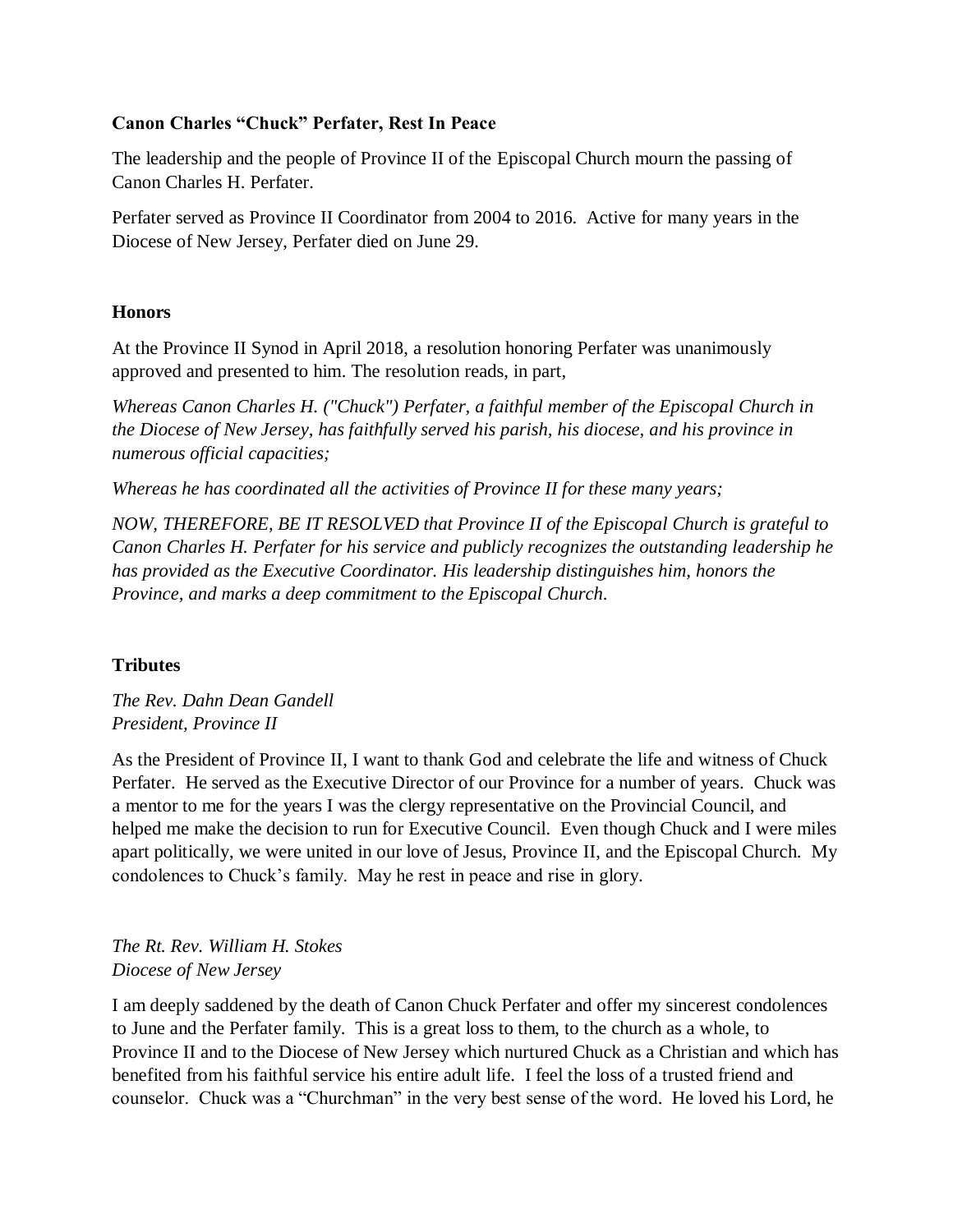loved The Episcopal Church (even when he occasionally disagreed with some of its positions), he loved the Diocese of New Jersey, he loved Trinity Cathedral and, in his later years, St. Peter's-at-the-Light in Barnegat Light. His long-time service as a member of Cathedral Chapter, as a delegate to Diocesan Convention, as a senior Deputy to General Convention, his faithful leadership at every level in the Diocese of New Jersey including a stint as Chief Financial Officer, member of Diocesan Council, member of Standing Committee, Trustee, member of the Visioning Committee, have all been an incredible gift. At the nomination of The Right Reverend George E. Councell, Chuck was installed as an Honorary Canon of Trinity Cathedral in 2009. In 2016, I created a diocesan award for outstanding lifetime service to the Diocese of New Jersey and the wider Church: The Bishop's Cross. This award is not intended to be an annual award; it is meant to be an occasional award for persons whose service is extraordinary. Chuck Perfater was the first and is, so far, the only, recipient of The Bishop's Cross. It was well-earned and he wore it with great pride. Well done good and faithful servant…enter into the joy of your master.

#### *The Rt. Rev. Lawrence Provenzano Diocese of Long Island*

Today, the news of Chuck Perfater's death marks a profound passing of the torch in the ministry of our common work as a Province. For so long, even after his retirement as the executive director of the Province, Chuck has personified a deep faithfulness for the structure and ministry of Province II.

For the seven years as I served President of Province II, Chuck was the energy, vision and voice of all that we accomplished. A churchman of strong faith, strong opinions and ideas, Chuck was lovingly one of a kind.

I know that I join countless people in offering my prayers, support and gratitude to his wife and family for their gift of Chuck's ministry to the Province and wider Episcopal Church. May he rest in peace, and rise in the glory of the risen Christ, whom he loved and served so faithfully.

#### *Michael F. Rehill Diocese of Newark*

It is with a profound sense of loss that I learned this morning of the passing of my dear friend and colleague, Canon Charles ("Chuck") Perfater. I have known Chuck for many years both as a deputy to several General Conventions, representing the neighboring Dioceses of New Jersey and Newark, and through our work together in Province II of the Episcopal Church. While serving as Vice President of Province II, I was asked by Bishop Jack McKelvey, then Bishop of Rochester and President of the Province, to meet with Chuck as a possible appointee to the position of Provincial Executive. When I met with Chuck, we discussed our visions of the future of the Province and its role in the Episcopal Church. I had no doubt that he was the person we needed for that position. I was delighted when Bishop McKelvey agreed and made that appointment. When I succeeded Bishop McKelvey, I regularly reappointed Chuck as Provincial